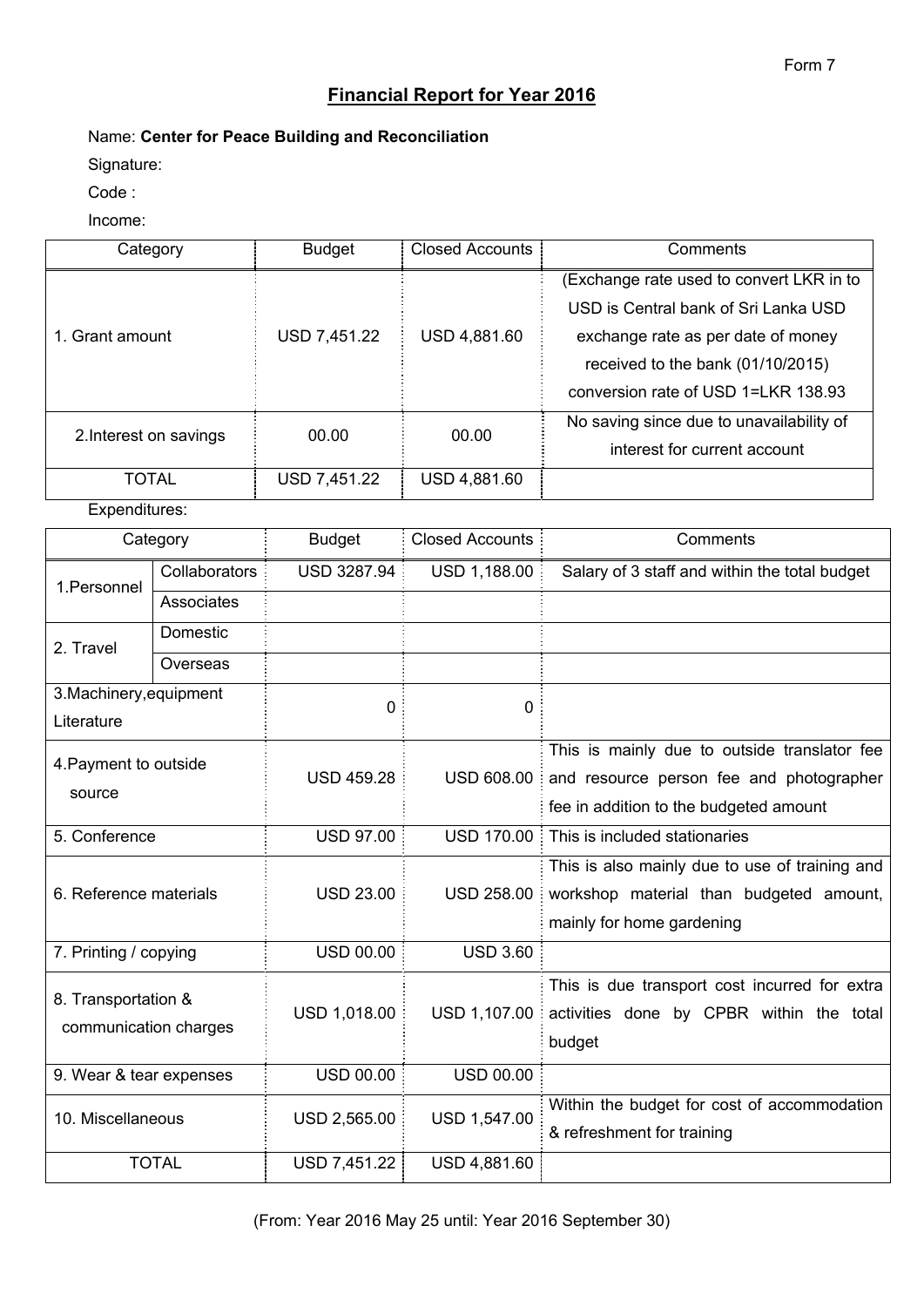## **Itemized Statement of Income and Expenditure**

| Date       | Categ | Details                                  | Income      | Expenditure      | <b>Balance</b>       |
|------------|-------|------------------------------------------|-------------|------------------|----------------------|
|            | ory   |                                          |             |                  |                      |
| 01/10/2015 |       | Fund received                            | USD 4881.60 |                  | USD 4881.60          |
|            |       |                                          |             |                  |                      |
| 25.05.2016 |       | Salary May for Field officers            |             | <b>USD 216</b>   |                      |
| 24.06.2016 |       | Salary June for Field officers           |             | <b>USD 216</b>   |                      |
| 25.07.2016 |       | Salary July for Field officers           |             | <b>USD 252</b>   |                      |
| 25.08.2016 |       | <b>Salary August for Field officers</b>  |             | <b>USD 252</b>   |                      |
| 26.08.2016 |       | Salary<br>September<br>for<br>Field      |             | <b>USD 252 :</b> | USD 3693.60          |
|            |       | officers                                 |             |                  |                      |
|            |       |                                          |             |                  |                      |
| 29.05.2016 |       | <b>Capacity building</b>                 |             |                  |                      |
| 22.05.2016 |       | Transport-CPBR programme staff           |             | <b>USD 104</b>   |                      |
| 22.05.2016 |       | Translations                             |             | <b>USD 32</b>    |                      |
| 29.05.2016 |       | print costs                              |             | <b>USD 3.6</b>   |                      |
| 29.05.2016 |       | Accommodation and food                   |             | <b>USD 491</b>   |                      |
| 29.05.2016 |       | Transport-participant                    |             | <b>USD 365</b>   |                      |
| 29.05.2016 |       | Stationary                               |             | <b>USD 144</b>   |                      |
| 29.05.2016 |       | Facilitator's fees                       |             | <b>USD 216</b>   |                      |
|            |       | <b>Translators Fees</b>                  |             | <b>USD 162 :</b> | <b>USD 2175.00</b>   |
|            |       |                                          |             |                  |                      |
|            |       | planning coaching &<br>mentoring         |             |                  |                      |
|            |       | <b>Planning meeting</b>                  |             |                  |                      |
| 14/07/16   |       | Food & refreshment                       |             | USD <sub>9</sub> |                      |
| 14/07/16   |       | Travelling for participants              |             |                  | USD 8   USD 2158.00  |
|            |       | Workshop organizing cost                 |             |                  |                      |
| 26/7/2016  |       | Transport                                |             | <b>USD 12</b>    |                      |
| 26/7/2016  |       | Communication                            |             |                  | USD 7 USD 2139.00    |
|            |       |                                          |             |                  |                      |
|            |       | <b>Planning</b><br>meeting<br>Buddhist & |             |                  |                      |
| 28/07/2016 |       | <b>Islam</b>                             |             |                  |                      |
| 28/07/2016 |       | Communication                            |             | USD <sub>2</sub> |                      |
|            |       | Food & refreshment                       |             |                  | USD 25 : USD 2112.00 |
|            |       |                                          |             |                  |                      |
|            |       |                                          |             |                  |                      |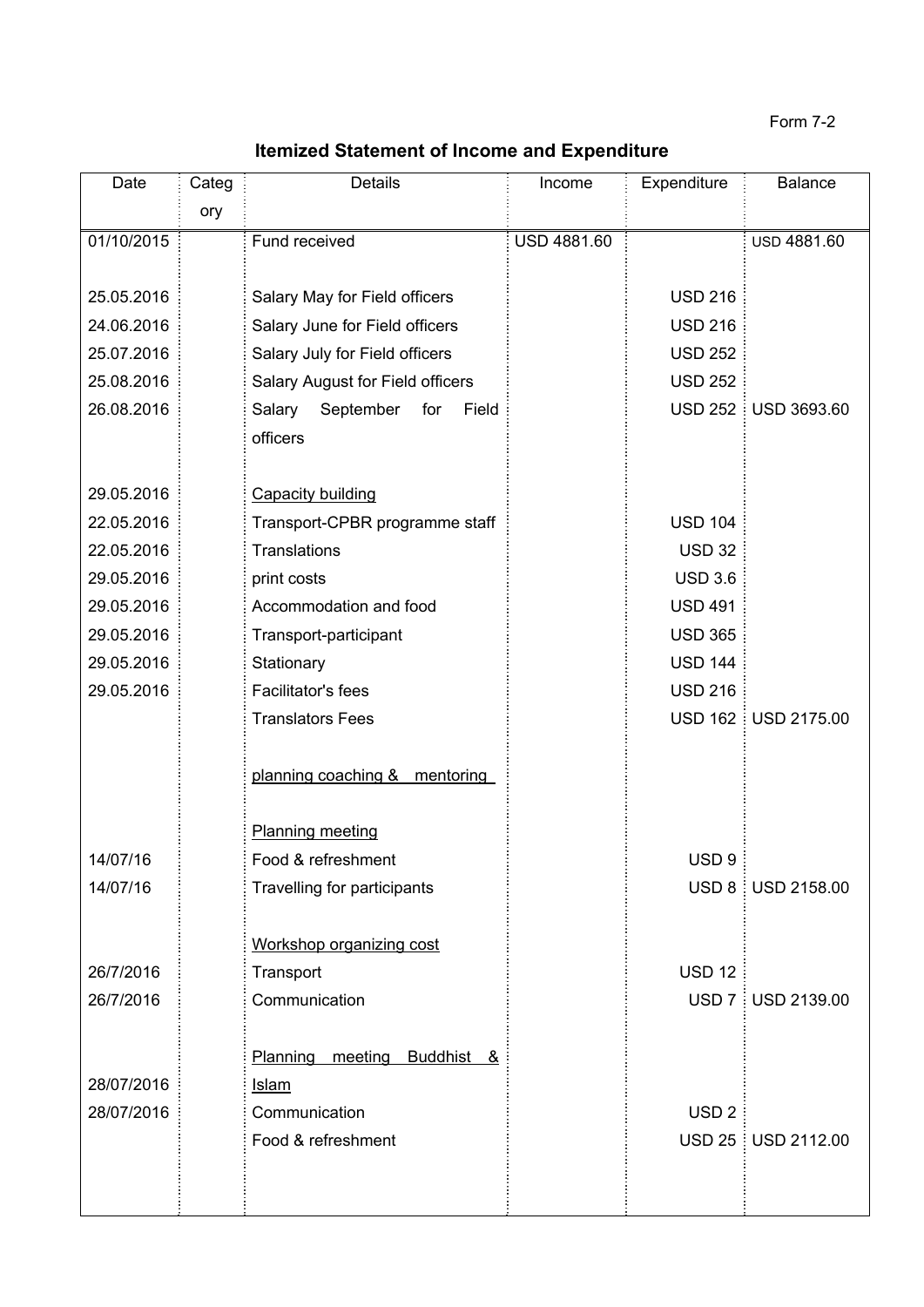Form 7-3

|  |  |  |  |  | <b>Itemized Statement of Income and Expenditure</b> |
|--|--|--|--|--|-----------------------------------------------------|
|--|--|--|--|--|-----------------------------------------------------|

| Date       | Categ | Details                             | Income | Expenditure      | <b>Balance</b>      |
|------------|-------|-------------------------------------|--------|------------------|---------------------|
|            | ory   |                                     |        |                  |                     |
|            |       | <b>Special meeting</b>              |        |                  |                     |
| 22/9/2016  |       | Food & refreshment                  |        | USD <sub>6</sub> |                     |
|            |       | Travelling for participants         |        | <b>USD 13</b>    |                     |
|            |       | Stationary                          |        | USD <sub>1</sub> | USD 2092.00         |
|            |       |                                     |        |                  |                     |
| 10,11/9/16 |       | 2 day monthly meeting               |        |                  |                     |
|            |       | Food & refreshment                  |        | <b>USD 11</b>    |                     |
|            |       | Travelling for participants         |        | <b>USD 29</b>    |                     |
|            |       | Stationary                          |        | USD <sub>8</sub> |                     |
|            |       | Communication                       |        | USD <sub>7</sub> |                     |
|            |       | Training material                   |        | USD <sub>1</sub> | USD 2036.60<br>÷    |
|            |       |                                     |        |                  |                     |
|            |       | Interfaith dialogues                |        |                  |                     |
| 19/7/2016  |       | Food & refreshment                  |        | <b>USD 15</b>    |                     |
|            |       | Travelling for participants         |        | USD <sub>2</sub> |                     |
| 20/7/2016  |       | Food & refreshment                  |        | <b>USD 12</b>    |                     |
|            |       | Travelling for participants         |        | <b>USD 28</b>    |                     |
| 25/7/2016  |       | Accommodation, Food & refreshment   |        | <b>USD 36</b>    |                     |
|            |       | Travelling for staff & participants |        | <b>USD 53</b>    |                     |
| 26/7/2016  |       | Food & refreshment                  |        | <b>USD 26</b>    |                     |
|            |       | Travelling for participants         |        | <b>USD 23</b>    |                     |
| 27/7/2016  |       | Translator fee                      |        | <b>USD 14</b>    |                     |
|            |       | Food & refreshment                  |        | <b>USD 15</b>    |                     |
|            |       | Travelling for participants         |        | <b>USD 12</b>    |                     |
| 28/7/2016  |       | Travelling for SATFF & participants |        | <b>USD 17</b>    |                     |
|            |       | Food & refreshment                  |        |                  | $USD 9$ USD 1774.00 |
|            |       |                                     |        |                  |                     |
|            |       | Skilled development programme by    |        |                  |                     |
|            |       | participants                        |        |                  |                     |
| 15/7/2016  |       | Food & refreshment                  |        | <b>USD 11</b>    |                     |
|            |       | Travelling for participants         |        | USD <sub>9</sub> |                     |
|            |       | Training material                   |        | <b>USD 38</b>    |                     |
| 10/9/2016  |       | Food & refreshment                  |        | <b>USD 16</b>    |                     |
|            |       | Travelling for participants         |        | <b>USD 13</b>    |                     |